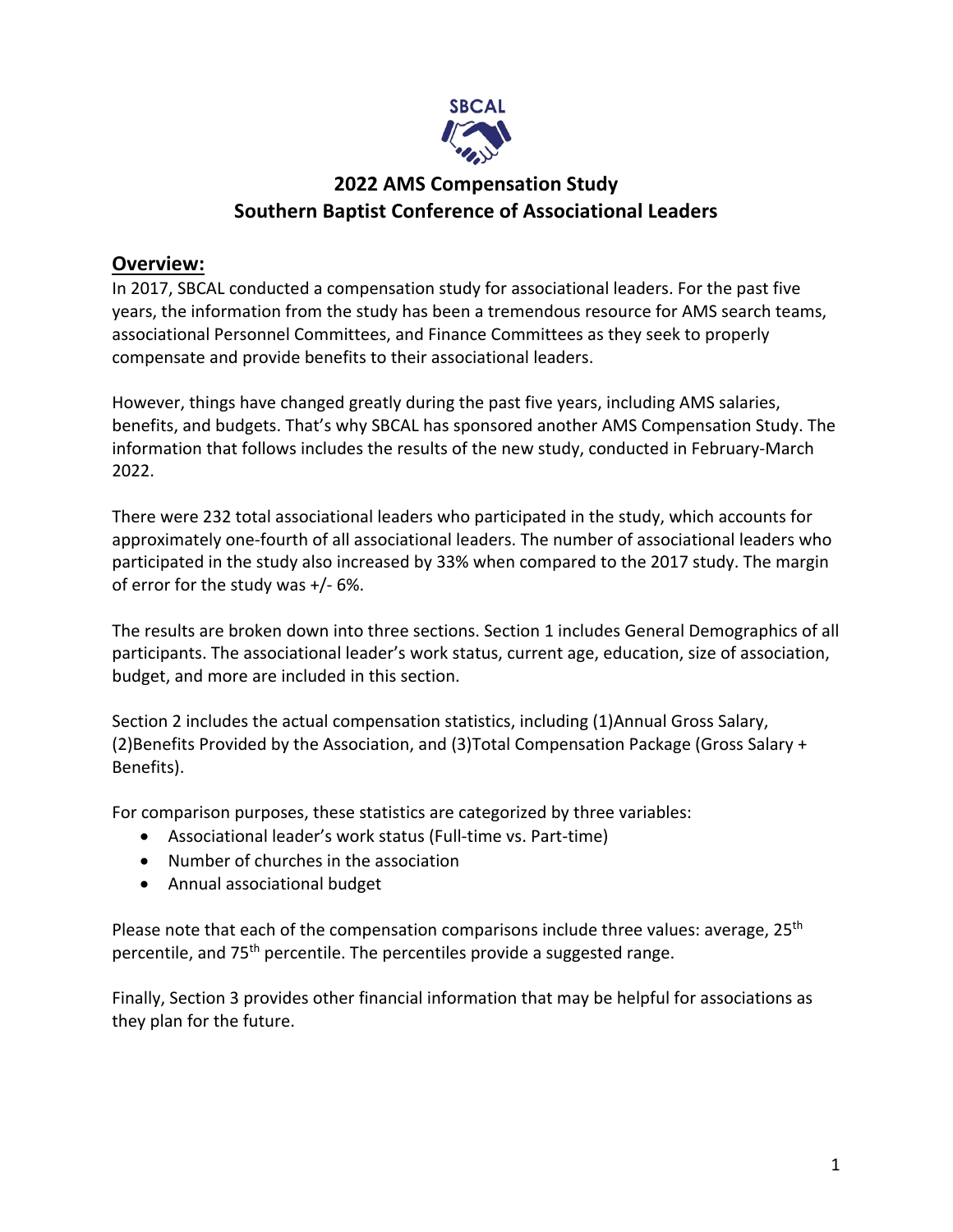# **Section 1: General Demographics**

| <b>Work Status</b><br>% of Responses<br># of Responses |       |     |  |  |  |
|--------------------------------------------------------|-------|-----|--|--|--|
| Full-time                                              | 78.9% | 183 |  |  |  |
| Bi-vocational/Part-time                                | 16.4% | 38  |  |  |  |
| Semi-retired                                           | 2.2%  |     |  |  |  |
| Unpaid                                                 | 2.6%  |     |  |  |  |

**Table 1.1 Associational Leader's Work Status**

Note: The percentage of full-time associational leaders in 2017 was 82.9% and is 78.9% in 2022.

#### **Table 1.2**

### **Additional Income Source for Associational Leaders who are not Full-time**

| <b>Income Source</b>      | % of Responses | # of Responses |
|---------------------------|----------------|----------------|
| Other source of income    | 39.6%          | 19             |
| Senior Pastor position    | 31.3%          | 15             |
| Another ministry vocation | 20.8%          | 10             |
| Secular vocation          | 8.3%           |                |

Note: Those who answered "Other source of income" did not specify further details about that income.

| Table 1.3                                  |  |
|--------------------------------------------|--|
| <b>Current Age of Associational Leader</b> |  |

| <b>Age Range</b> | % of Responses | # of Responses |
|------------------|----------------|----------------|
| 18-29            | 0.5%           |                |
| 30-39            | 2.8%           | ס              |
| 40-49            | 10.4%          | 22             |
| 50-59            | 28.3%          | 60             |
| 60-69            | 49.1%          | 104            |
| 70+              | 9.0%           | 19             |

Note: These results are similar to those of the 2017 study.

### **Table 1.4**

**Highest Level of Completed Education**

| <b>Education</b>        | % of Responses | # of Responses |
|-------------------------|----------------|----------------|
| High school diploma/GED | 0.9%           |                |
| Associate degree        | 3.8%           |                |
| Bachelor's degree       | 10.9%          | 23             |
| Master's degree         | 42.0%          | 89             |
| Doctoral degree         | 42.0%          | 89             |

Note: These results are also similar to those of the 2017 study.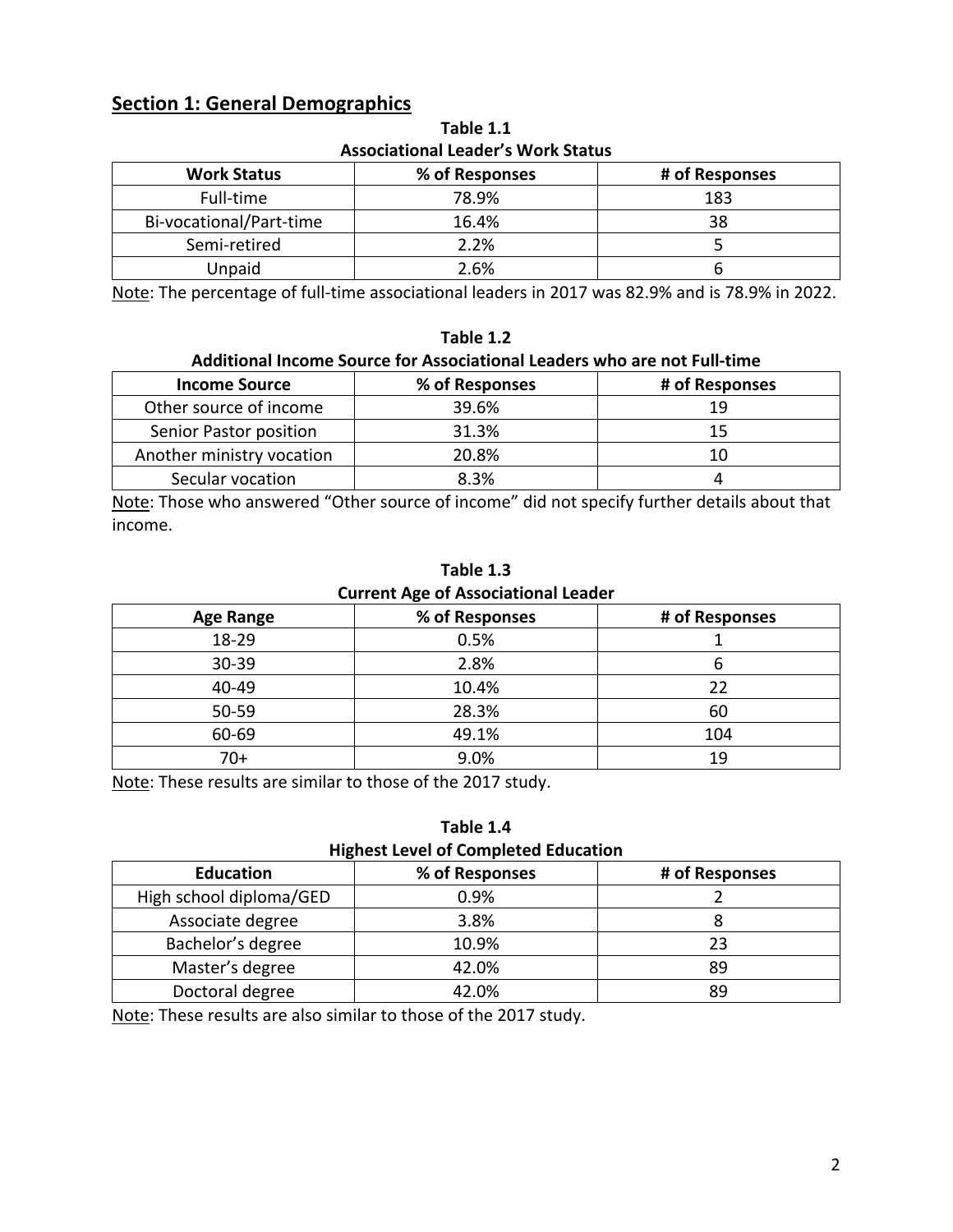| <b>TOtal Churches/Congregations in Association</b> |                |                |  |
|----------------------------------------------------|----------------|----------------|--|
| # of Churches                                      | % of Responses | # of Responses |  |
| Less than 20                                       | 7.6%           | 16             |  |
| $20 - 39$                                          | 33.0%          | 70             |  |
| 40-69                                              | 38.2%          | 81             |  |
| 70-99                                              | 8.5%           | 18             |  |
| $100+$                                             | 12.7%          | 27             |  |

**Table 1.5 Total Churches/Congregations in Association**

# **Table 1.6 Current Annual Associational Budget**

| <b>Annual Budget</b>  | % of Responses | # of Responses |
|-----------------------|----------------|----------------|
| $$0 - $49,999$        | 8.0%           | 17             |
| \$50,000 - \$99,999   | 11.8%          | 25             |
| \$100,000 - \$199,999 | 42.0%          | 89             |
| \$200,000 - \$299,999 | 21.7%          | 46             |
| $$300,000+$           | 16.5%          | 35             |

**Table 1.7**

# **% of Annual Associational Budget Earmarked for Personnel Expenses**

| % for Personnel Expenses | % of Responses | # of Responses |
|--------------------------|----------------|----------------|
| Less than 40% of budget  | 6.0%           | 10             |
| 40-49% of budget         | 17.4%          | 29             |
| 50-59% of budget         | 24.6%          | 41             |
| 60-69% of budget         | 31.7%          | 53             |
| 70-79% of budget         | 16.2%          | 27             |
| 80%+ of budget           | 4.2%           |                |

| Table 1.8 |
|-----------|
|-----------|

**% of Total Household Income Provided by Association**

| % of Total Household Income | % of Responses | # of Responses |
|-----------------------------|----------------|----------------|
| Less than 25%               | 11.9%          | 25             |
| 25-49%                      | 13.8%          | 29             |
| $50 - 74%$                  | 30.5%          | 64             |
| 75-100%                     | 43.8%          | ดว             |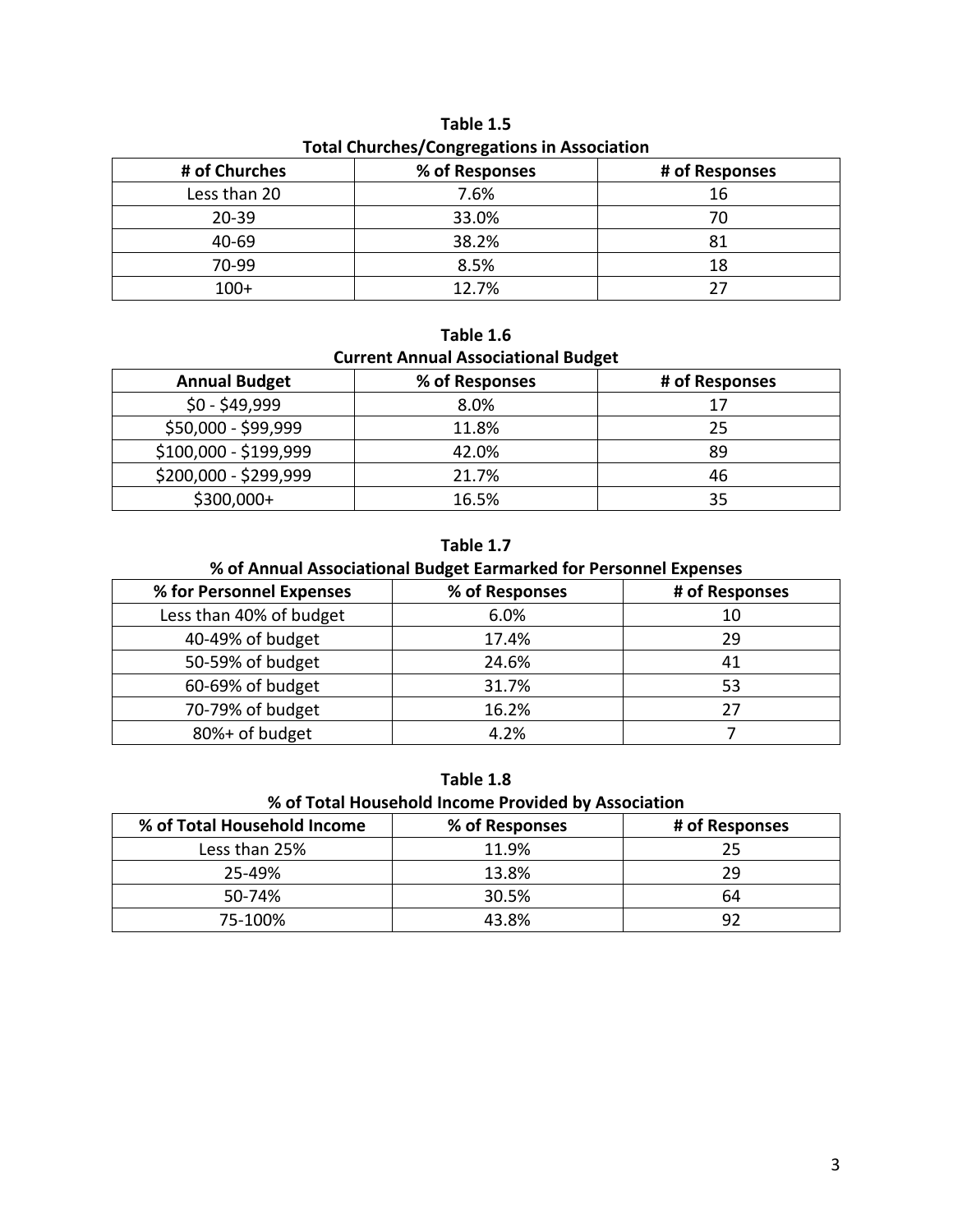# **Section 2: Compensation Comparisons**

| Table 2.1                                      |
|------------------------------------------------|
| <b>Compensation Summary Statistics</b>         |
| <b>All Participants Receiving Compensation</b> |

| Compensation                      | Average  | 25 <sup>th</sup> Percentile | 75 <sup>th</sup> Percentile |
|-----------------------------------|----------|-----------------------------|-----------------------------|
| <b>Annual Gross Salary</b>        | \$59,714 | \$40,490                    | \$74,044                    |
| (Including Housing, Before Taxes) |          |                             |                             |
| Cash Value of Benefits            |          | \$9,857                     |                             |
| Provided By the Association       | \$20,698 |                             | \$28,000                    |
| <b>Total Compensation Package</b> |          |                             |                             |
| (Salary + Benefits)               | \$75,327 | \$48,966                    | \$96,648                    |

## **Table 2.2 Benefits Provided by Association All Participants**

| <b>Benefits</b>             | % of Responses | # of Responses |
|-----------------------------|----------------|----------------|
| Health Insurance            | 57.8%          | 122            |
| Life Insurance              | 39.8%          | 84             |
| <b>Disability Insurance</b> | 31.8%          | 67             |
| Retirement                  | 72.5%          | 153            |
| Paid Vacation               | 82.9%          | 175            |
| Paid Sick Leave             | 69.2%          | 146            |
| Social Security Equivalent  | 22.3%          | 48             |
| None of the Above           | 14.2%          | 30             |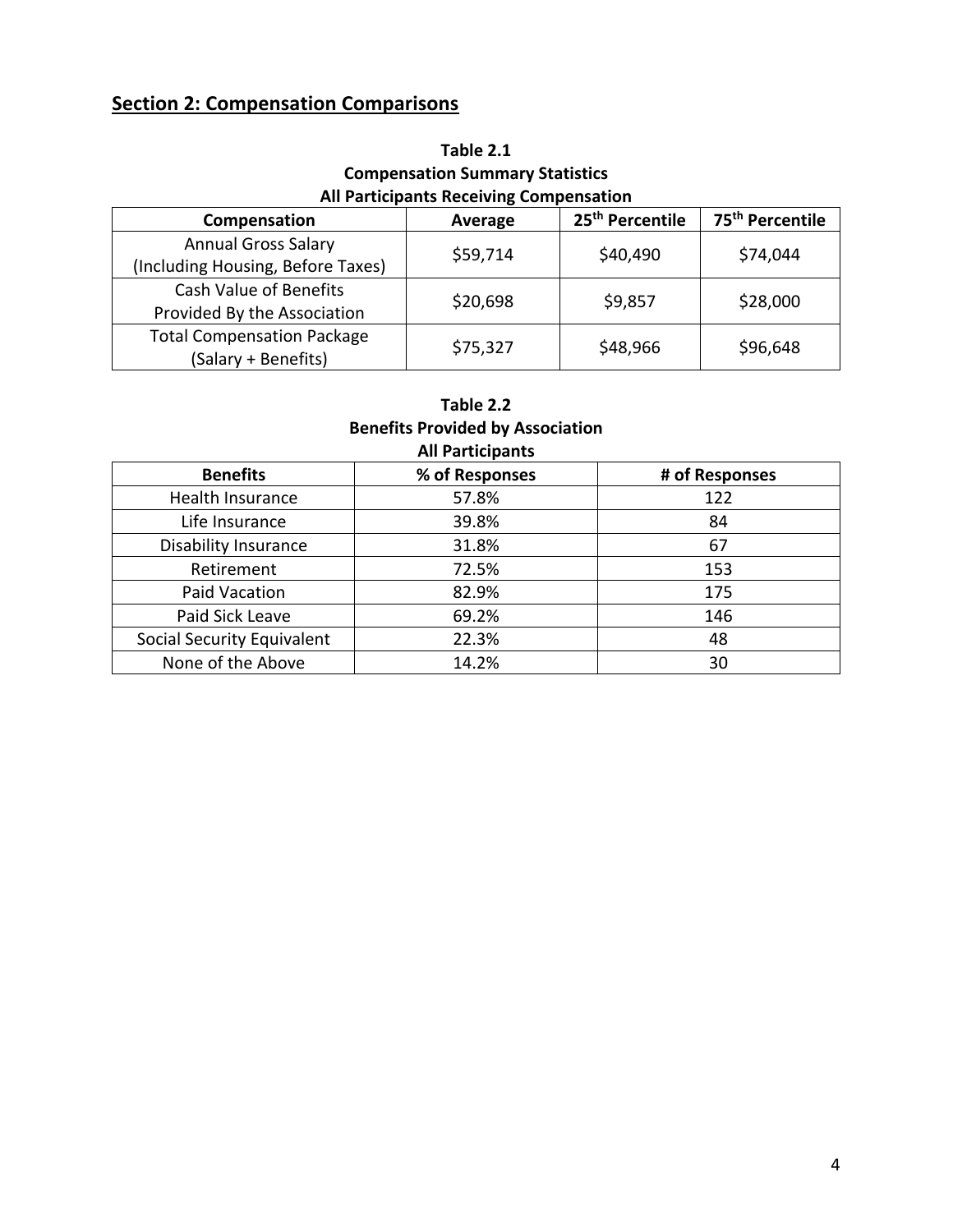## **Note to Search Teams & Finance Teams:**

Tables 2.3-2.11 break down the compensation statistics by three variables: (1) associational leader's work status, (2) number of churches in the association, and (3) annual associational budget. To develop the most accurate comparisons for your association's context, it is recommended that you use all three variables in your calculations.

For example, if your association employs a full-time AMS, includes 60 churches, and your annual budget is \$160,000 per year, you would use the tables to locate the following statistics:

| <b>Compensation Statistic</b>              | <b>Full-Time AMS</b> | 60<br>Churches | \$160K<br><b>Budget</b> | Comparison<br>(Average of all<br>3 Values) |
|--------------------------------------------|----------------------|----------------|-------------------------|--------------------------------------------|
| Salary: Average                            | \$66,493             | \$62,158       | \$52,597                | \$60,416                                   |
| Salary: 25 <sup>th</sup> Percentile        | \$50,000             | \$48,917       | \$43,183                | \$47,367                                   |
| Salary: 75 <sup>th</sup> Percentile        | \$76,750             | \$72,513       | \$61,658                | \$70,307                                   |
| <b>Total Package: Average</b>              | \$84,922             | \$79,413       | \$63,887                | \$76,074                                   |
| Total Package: 25 <sup>th</sup> Percentile | \$64,449             | \$64,775       | \$55,715                | \$61,646                                   |
| Total Package: 75 <sup>th</sup> Percentile | \$99,576             | \$97,768       | \$79,507                | \$92,283                                   |

When factoring in all three variables in this example, a comparable average salary for this associational leader is \$60,416. The salaries of most associational leaders in a similar context range from \$47,367-\$70,307.

A comparable average total compensation package for this associational leader would be \$76,074. The total compensation package of most associational leaders in a similar context range from \$61,646-\$92,283.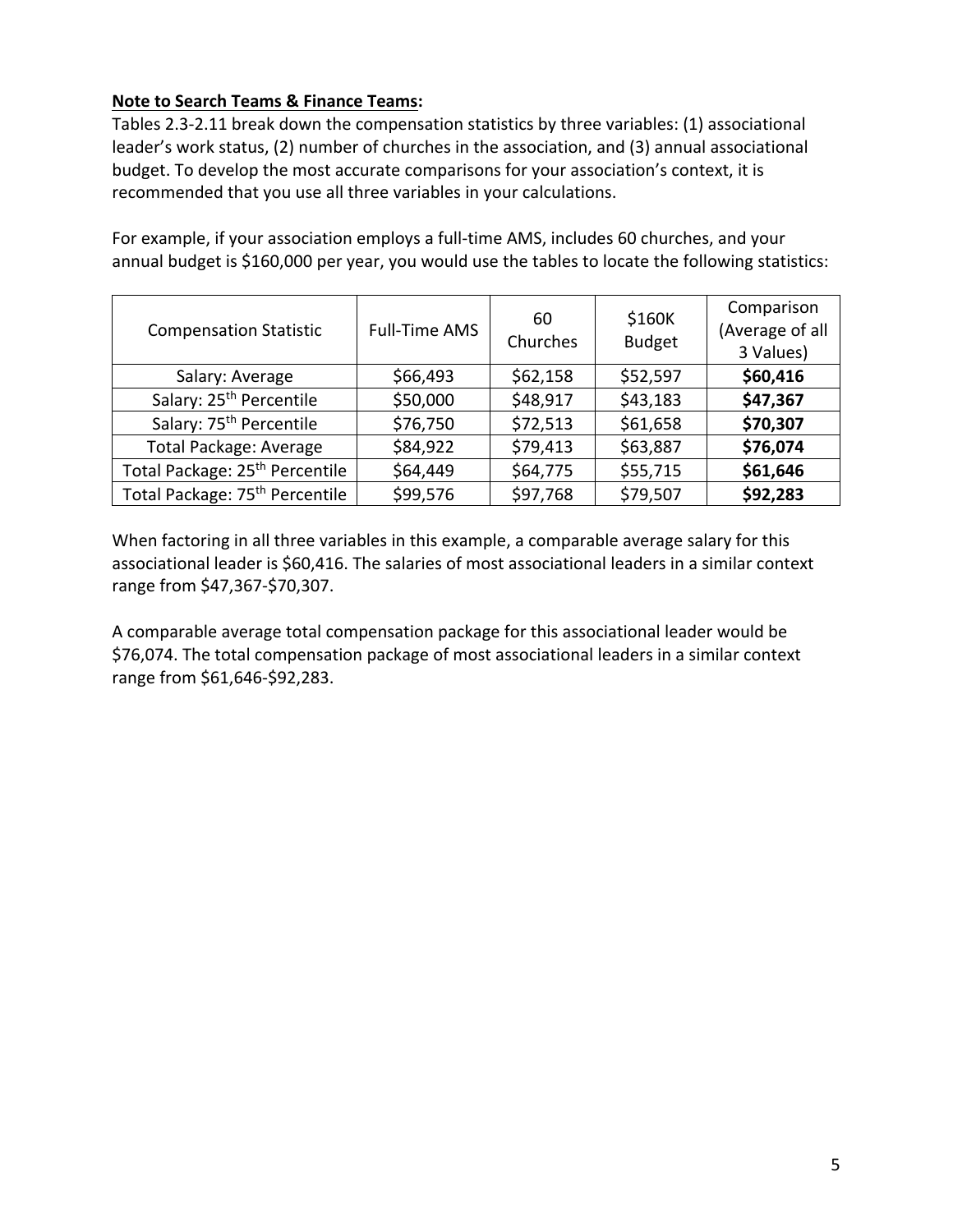## **Table 2.3 Annual Gross Salary (Including Housing, Before Taxes) Full-time vs. Part-time (Bivocational, Part-Time, & Semi-Retired)**

| <b>Budget</b> | # of Responses | Average  | 25 <sup>th</sup> Percentile | 75 <sup>th</sup> Percentile |
|---------------|----------------|----------|-----------------------------|-----------------------------|
| Full-time     | 163            | \$66,493 | \$50,000                    | \$76,750                    |
| Part-time     | 33             | \$28,143 | \$22,650                    | \$35,086                    |

#### **Table 2.4**

# **Total Compensation Package (Gross Salary + Benefits) Full-time vs. Part-time (Bivocational, Part-Time, & Semi-Retired)**

| <b>Budget</b> | # of Responses | Average  | 25 <sup>th</sup> Percentile | 75 <sup>th</sup> Percentile |
|---------------|----------------|----------|-----------------------------|-----------------------------|
| Full-time     | 163            | \$84,922 | \$64,449                    | \$99,576                    |
| Part-time     | 33             | \$30,368 | \$23,400                    | \$36,750                    |

#### **Table 2.5**

#### **Benefits Provided by Association**

#### **Full-time vs. Part-time (Bivocational, Part-Time, & Semi-Retired)**

| <b>Benefits</b>                   | % of Full-time AMS | % of Part-time AMS |
|-----------------------------------|--------------------|--------------------|
| Health Insurance                  | 70.1%              | 11.4%              |
| Life Insurance                    | 49.1%              | 4.6%               |
| <b>Disability Insurance</b>       | 40.1%              | 0.0%               |
| Retirement                        | 85.6%              | 22.7%              |
| Paid Vacation                     | 94.0%              | 40.9%              |
| Paid Sick Leave                   | 80.8%              | 25.0%              |
| <b>Social Security Equivalent</b> | 28.1%              | 2.3%               |
| None of the Above                 | 4.2%               | 52.3%              |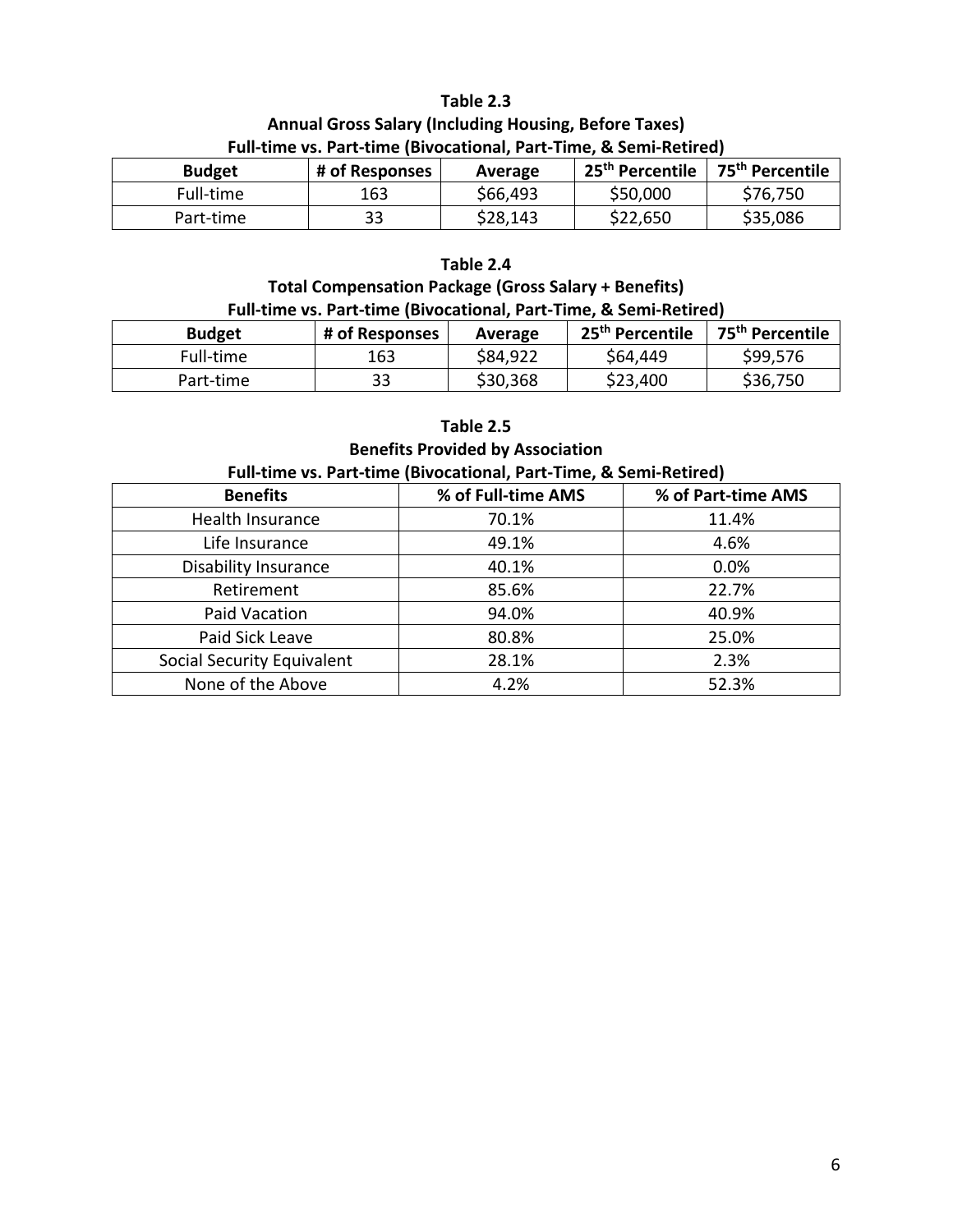| By Number of Churches in the Association |                                                          |          |          |           |  |  |
|------------------------------------------|----------------------------------------------------------|----------|----------|-----------|--|--|
| # of Churches                            | 25 <sup>th</sup> Percentile<br># of Responses<br>Average |          |          |           |  |  |
| Less than 20                             | 10                                                       | \$22,936 | \$16,913 | \$28,900  |  |  |
| $20 - 39$                                | 63                                                       | \$46,013 | \$30,000 | \$60,000  |  |  |
| 40-69                                    | 80                                                       | \$62,158 | \$48,917 | \$72,513  |  |  |
| 70-99                                    | 18                                                       | \$67,257 | \$55,250 | \$80,707  |  |  |
| $100+$                                   | 25                                                       | \$96,800 | \$71,125 | \$105,000 |  |  |

# **Table 2.6 Annual Gross Salary (Including Housing, Before Taxes) By Number of Churches in the Association**

## **Table 2.7**

## **Total Compensation Package (Gross Salary + Benefits) By Number of Churches in the Association**

| # of Churches | # of Responses | Average   | 25 <sup>th</sup> Percentile | 75 <sup>th</sup> Percentile |
|---------------|----------------|-----------|-----------------------------|-----------------------------|
| Less than 20  | 10             | \$23,446  | \$16,913                    | \$29,350                    |
| $20 - 39$     | 65             | \$56,244  | \$36,000                    | \$75,000                    |
| 40-69         | 80             | \$79,413  | \$64,775                    | \$97,768                    |
| 70-99         | 18             | \$91,127  | \$67,850                    | \$113,217                   |
| $100+$        | 25             | \$124,192 | \$91,499                    | \$141,500                   |

# **Table 2.8**

### **Benefits Provided by Association By Number of Churches in the Association**

| . .<br><b>Benefit</b>       | # of Churches in Association |       |       |        |        |  |
|-----------------------------|------------------------------|-------|-------|--------|--------|--|
|                             | $20$                         | 20-39 | 40-69 | 70-99  | $100+$ |  |
| <b>Health Insurance</b>     | 12.5%                        | 40.0% | 66.3% | 83.3%  | 88.9%  |  |
| Life Insurance              | 0.0%                         | 30.0% | 42.5% | 55.6%  | 70.4%  |  |
| <b>Disability Insurance</b> | 0.0%                         | 17.1% | 38.8% | 33.3%  | 66.7%  |  |
| Retirement                  | 12.5%                        | 64.3% | 80.0% | 88.9%  | 96.3%  |  |
| Paid Vacation               | 31.3%                        | 74.3% | 91.3% | 100.0% | 100.0% |  |
| Paid Sick Leave             | 25.0%                        | 51.4% | 77.5% | 100.0% | 96.3%  |  |
| Social Security Equivalent  | 0.0%                         | 10.0% | 26.3% | 33.3%  | 51.9%  |  |
| None of the Above           | 62.5%                        | 22.9% | 5.0%  | 0.0%   | 0.0%   |  |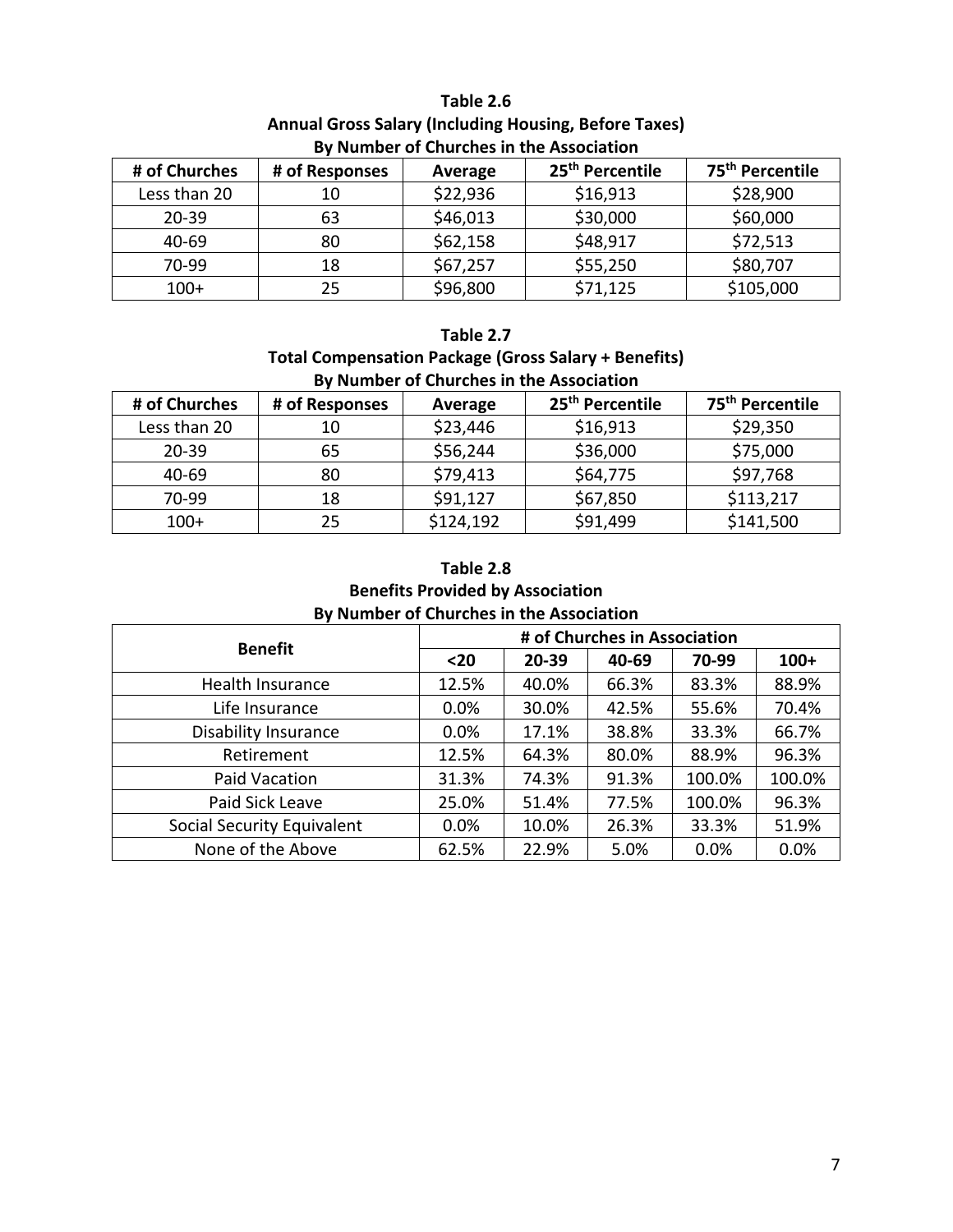## **Table 2.9 Annual Gross Salary (Including Housing, Before Taxes) By Annual Associational Budget**

| <b>Budget</b>         | # of Responses | Average  | 25 <sup>th</sup> Percentile | 75 <sup>th</sup> Percentile |  |
|-----------------------|----------------|----------|-----------------------------|-----------------------------|--|
| $$0 - $49,999$        | 12             | \$23,029 | \$19,539                    | \$28,050                    |  |
| \$50,000 - \$99,999   | 21             | \$29,547 | \$24,000                    | \$36,000                    |  |
| \$100,000 - \$199,999 | 86             | \$52,597 | \$43,183                    | \$61,658                    |  |
| \$200,000 - \$299,999 | 46             | \$68,489 | \$63,590                    | \$81,361                    |  |
| $$300,000+$           | 33             | \$96,492 | \$74,205                    | \$104,000                   |  |

## **Table 2.10**

### **Total Compensation Package (Gross Salary + Benefits) By Annual Associational Budget**

| <b>Budget</b>         | # of Responses | Average   | 25 <sup>th</sup> Percentile | 75 <sup>th</sup> Percentile |
|-----------------------|----------------|-----------|-----------------------------|-----------------------------|
| $$0 - $49,999$        | 12             | \$23,629  | \$19,539                    | \$28,050                    |
| \$50,000 - \$99,999   | 21             | \$34,136  | \$25,000                    | \$40,320                    |
| \$100,000 - \$199,999 | 86             | \$63,887  | \$55,715                    | \$79,507                    |
| \$200,000 - \$299,999 | 46             | \$88,642  | \$77,855                    | \$102,000                   |
| $$300,000+$           | 33             | \$129,254 | \$103,000                   | \$134,000                   |

## **Table 2.11 Benefits Provided by Association By Annual Associational Budget**

| $\mathbf{r}$<br><b>Benefit</b> | <b>Annual Associational Budget</b> |        |          |          |        |  |
|--------------------------------|------------------------------------|--------|----------|----------|--------|--|
|                                | $50k$                              | 50-99k | 100-199k | 200-299k | 300k+  |  |
| Health Insurance               | 0.0%                               | 24.0%  | 53.4%    | 76.1%    | 97.1%  |  |
| Life Insurance                 | 0.0%                               | 16.0%  | 39.8%    | 45.7%    | 68.6%  |  |
| <b>Disability Insurance</b>    | 0.0%                               | 4.0%   | 26.1%    | 45.7%    | 62.9%  |  |
| Retirement                     | 11.8%                              | 40.0%  | 76.1%    | 87.0%    | 97.1%  |  |
| Paid Vacation                  | 23.5%                              | 44.0%  | 90.9%    | 97.8%    | 100.0% |  |
| Paid Sick Leave                | 17.7%                              | 36.0%  | 65.9%    | 93.5%    | 94.3%  |  |
| Social Security Equivalent     | 0.0%                               | 4.0%   | 18.2%    | 32.6%    | 45.7%  |  |
| None of the Above              | 76.5%                              | 44.0%  | 5.7%     | 2.2%     | 0.0%   |  |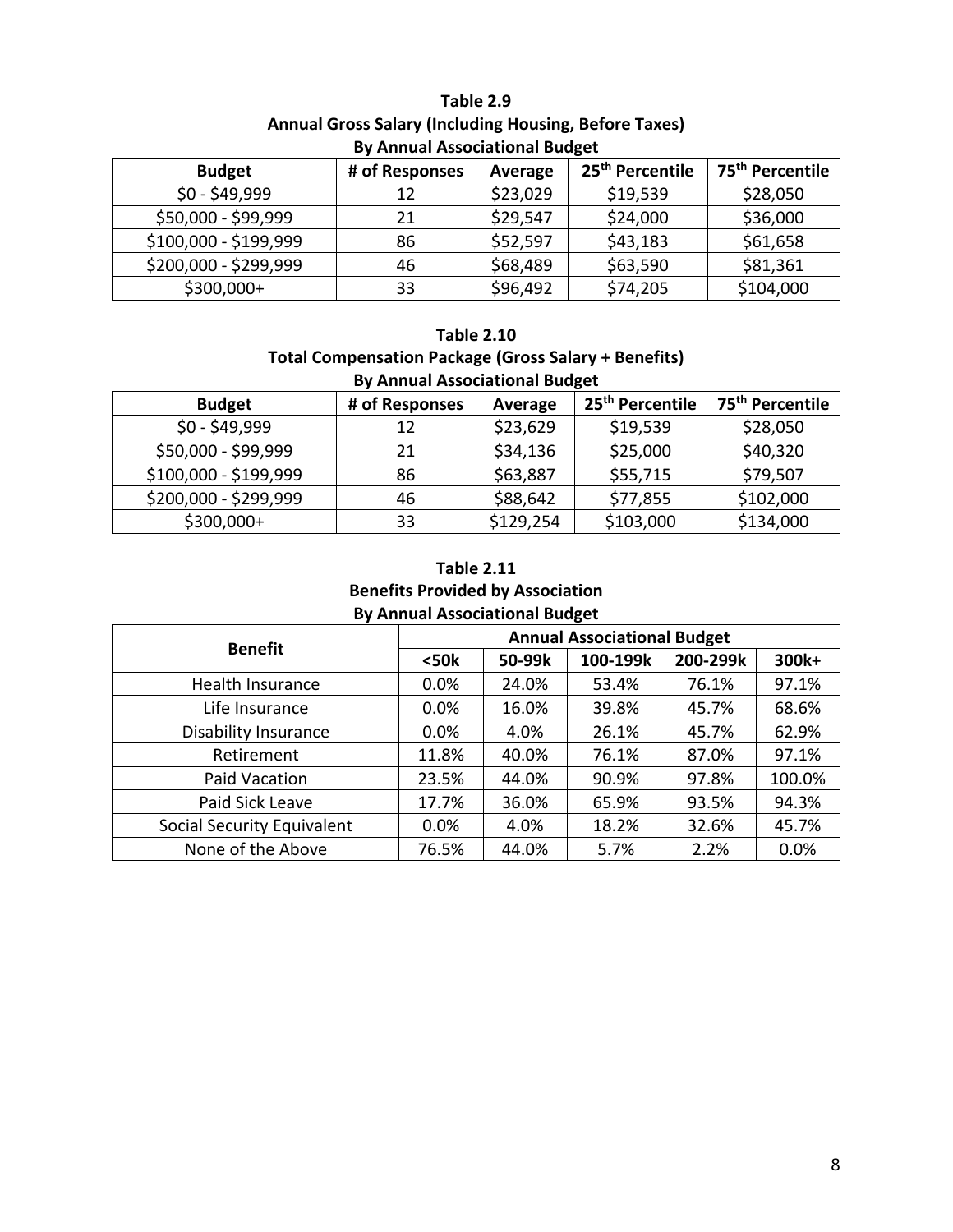# **Section 3: Other Information**

# **Table 3.1**

## **Total Annual Associational Budget Full-time vs. Part-time (Bivocational, Part-Time, & Semi-Retired)**

| <b>Annual Budget</b> | % of Full-time AMS | % of Part-time AMS |
|----------------------|--------------------|--------------------|
| \$0-\$49,999         | $0.6\%$            | 36.4%              |
| \$50,000-\$99,999    | 4.2%               | 40.9%              |
| \$100,000-\$199,999  | 47.6%              | 20.5%              |
| \$200,000-\$299,999  | 26.8%              | 2.3%               |
| $$300,000+$          | 20.8%              | 0.0%               |

#### **Table 3.2**

### **# of Weeks of Paid Vacation Provided by Association Full-time vs. Part-time (Bivocational, Part-Time, & Semi-Retired)**

| # of Weeks of Paid Vacation | % of Full-time AMS | % of Part-time AMS |
|-----------------------------|--------------------|--------------------|
| 0 weeks per year            | 0.0%               | 36.4%              |
| 1 week per year             | 0.0%               | 4.6%               |
| 2 weeks per year            | 11.9%              | 25.0%              |
| 3 weeks per year            | 22.0%              | 25.0%              |
| 4 weeks per year            | 47.0%              | 4.6%               |
| More than 4 weeks per year  | 19.1%              | 4.6%               |

## **Table 3.3**

# **Percentage of Annual Budget Earmarked for Personnel Expenses**

| % for Personnel Expenses | % of Full-time AMS | % of Part-time AMS |
|--------------------------|--------------------|--------------------|
| Less than 40% of budget  | 6.0%               | 45.5%              |
| 40-49% of budget         | 17.4%              | 25.0%              |
| 50-59% of budget         | 24.6%              | 4.6%               |
| 60-69% of budget         | 31.7%              | 11.4%              |
| 70-79% of budget         | 16.2%              | 11.4%              |
| 80%+ of budget           | 4.2%               | 2.3%               |

#### **Table 3.4**

#### **Percentage of Total Household Income Provided by Work with Association Full-time vs. Part-time (Bivocational, Part-Time, & Semi-Retired)**

| % of Total Income       | % of Full-time AMS | % of Part-time AMS |  |  |  |  |  |
|-------------------------|--------------------|--------------------|--|--|--|--|--|
| Less than 25% of income | 2.4%               | 47.7%              |  |  |  |  |  |
| 25-49% of income        | 8.4%               | 34.1%              |  |  |  |  |  |
| 50-74% of income        | 34.3%              | 15.9%              |  |  |  |  |  |
| 75-100% of income       | 54.8%              | 2.3%               |  |  |  |  |  |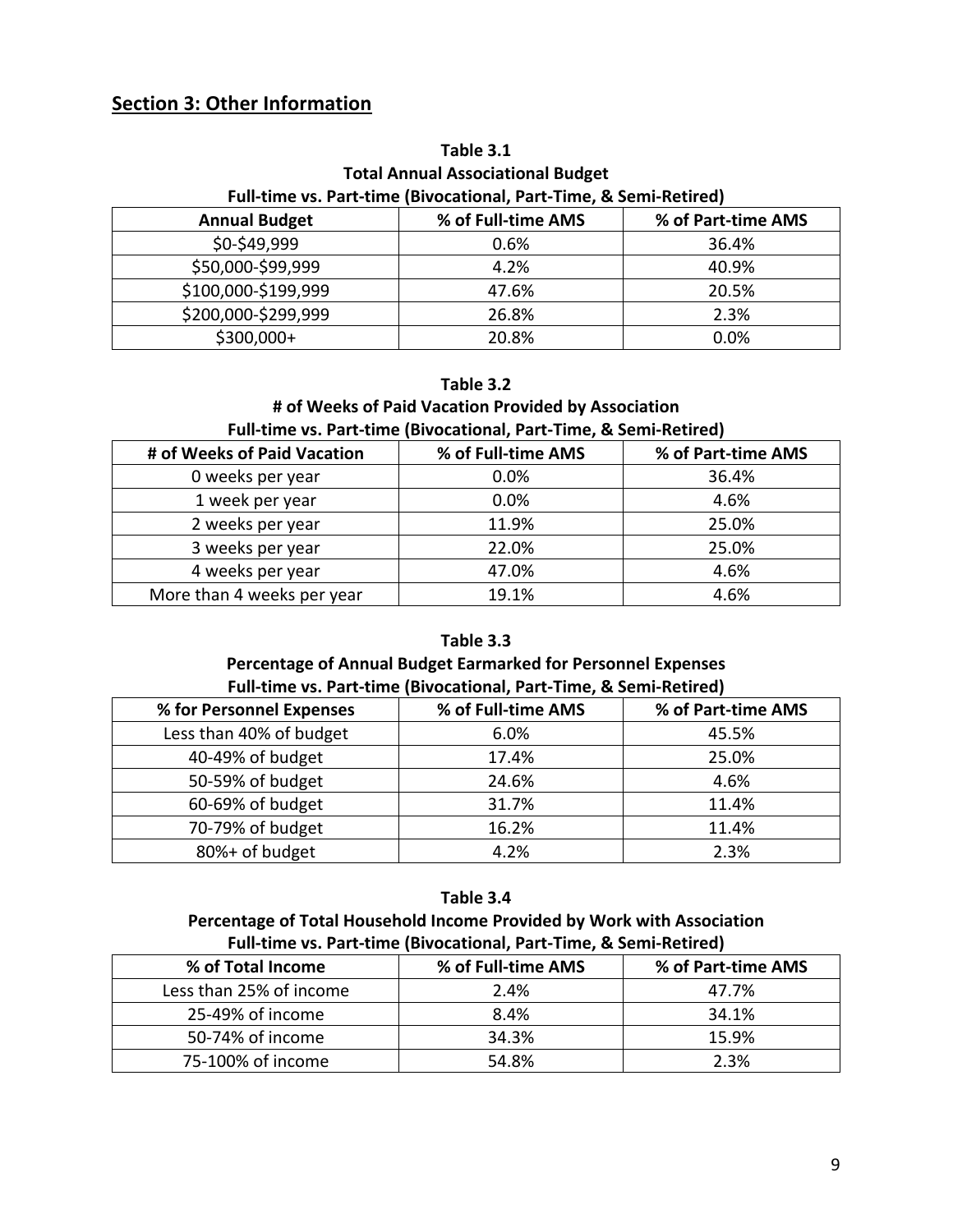## **Table 3.5 Total Annual Associational Budget By Number of Churches in the Association**

| <b>Total Annual Associational Budget</b> | # of Churches in Association |       |       |       |        |  |
|------------------------------------------|------------------------------|-------|-------|-------|--------|--|
|                                          | $20$                         | 20-39 | 40-69 | 70-99 | $100+$ |  |
| \$0-\$49,999                             | 56.3%                        | 8.6%  | 2.5%  | 0.0%  | 0.0%   |  |
| \$50,000-\$99,999                        | 37.5%                        | 22.9% | 3.7%  | 0.0%  | 0.0%   |  |
| \$100,000-\$199,999                      | 6.3%                         | 60.0% | 50.6% | 22.2% | 3.7%   |  |
| \$200,000-\$299,999                      | 0.0%                         | 8.6%  | 32.1% | 44.4% | 22.2%  |  |
| \$300,000+                               | 0.0%                         | 0.0%  | 11.1% | 33.3% | 74.1%  |  |

**Table 3.6 # of Weeks of Paid Vacation Provided by Association By Number of Churches in the Association**

| # of Weeks of Paid Vacation | # of Churches in Association |       |       |       |        |  |
|-----------------------------|------------------------------|-------|-------|-------|--------|--|
|                             | $20$                         | 20-39 | 40-69 | 70-99 | $100+$ |  |
| 0 weeks per year            | 50.0%                        | 10.0% | 1.2%  | 0.0%  | 0.0%   |  |
| 1 week per year             | 6.3%                         | 0.0%  | 0.0%  | 0.0%  | 3.7%   |  |
| 2 weeks per year            | 25.0%                        | 20.0% | 16.1% | 0.0%  | 0.0%   |  |
| 3 weeks per year            | 12.5%                        | 31.4% | 22.2% | 11.1% | 14.8%  |  |
| 4 weeks per year            | 0.0%                         | 30.0% | 40.7% | 50.0% | 66.7%  |  |
| More than 4 weeks per year  | 6.3%                         | 8.6%  | 19.8% | 38.9% | 14.8%  |  |

### **Table 3.7 Percentage of Annual Budget Earmarked for Personnel Expenses By Number of Churches in the Association**

| % of Budget Earmarked for | # of Churches in Association |       |       |       |        |
|---------------------------|------------------------------|-------|-------|-------|--------|
| <b>Personnel Expenses</b> | $20$                         | 20-39 | 40-69 | 70-99 | $100+$ |
| Less than 40% of budget   | 37.5%                        | 17.1% | 10.0% | 11.1% | 7.4%   |
| 40-49% of budget          | 18.8%                        | 27.1% | 16.3% | 11.1% | 11.1%  |
| 50-59% of budget          | 6.3%                         | 18.6% | 17.5% | 44.4% | 25.9%  |
| 60-69% of budget          | 12.5%                        | 20.0% | 35.0% | 16.7% | 40.7%  |
| 70-79% of budget          | 12.5%                        | 14.3% | 17.5% | 11.1% | 14.8%  |
| 80%+ of budget            | 12.5%                        | 2.9%  | 3.8%  | 5.6%  | 0.0%   |

# **Table 3.8**

**Percentage of Total Household Income Provided by Work with Association By Number of Churches in the Association**

| % of Household Income          | % of Each |       |       |       |        |
|--------------------------------|-----------|-------|-------|-------|--------|
| <b>Provided by Association</b> | $20$      | 20-39 | 40-69 | 70-99 | $100+$ |
| Less than 25% of income        | 50.0%     | 18.6% | 3.8%  | 0.0%  | 3.7%   |
| 25-49% of income               | 31.3%     | 17.1% | 11.3% | 11.8% | 3.7%   |
| 50-74% of income               | 18.8%     | 30.0% | 33.8% | 29.4% | 29.6%  |
| 75-100% of income              | 0.0%      | 34.3% | 51.3% | 58.8% | 63.0%  |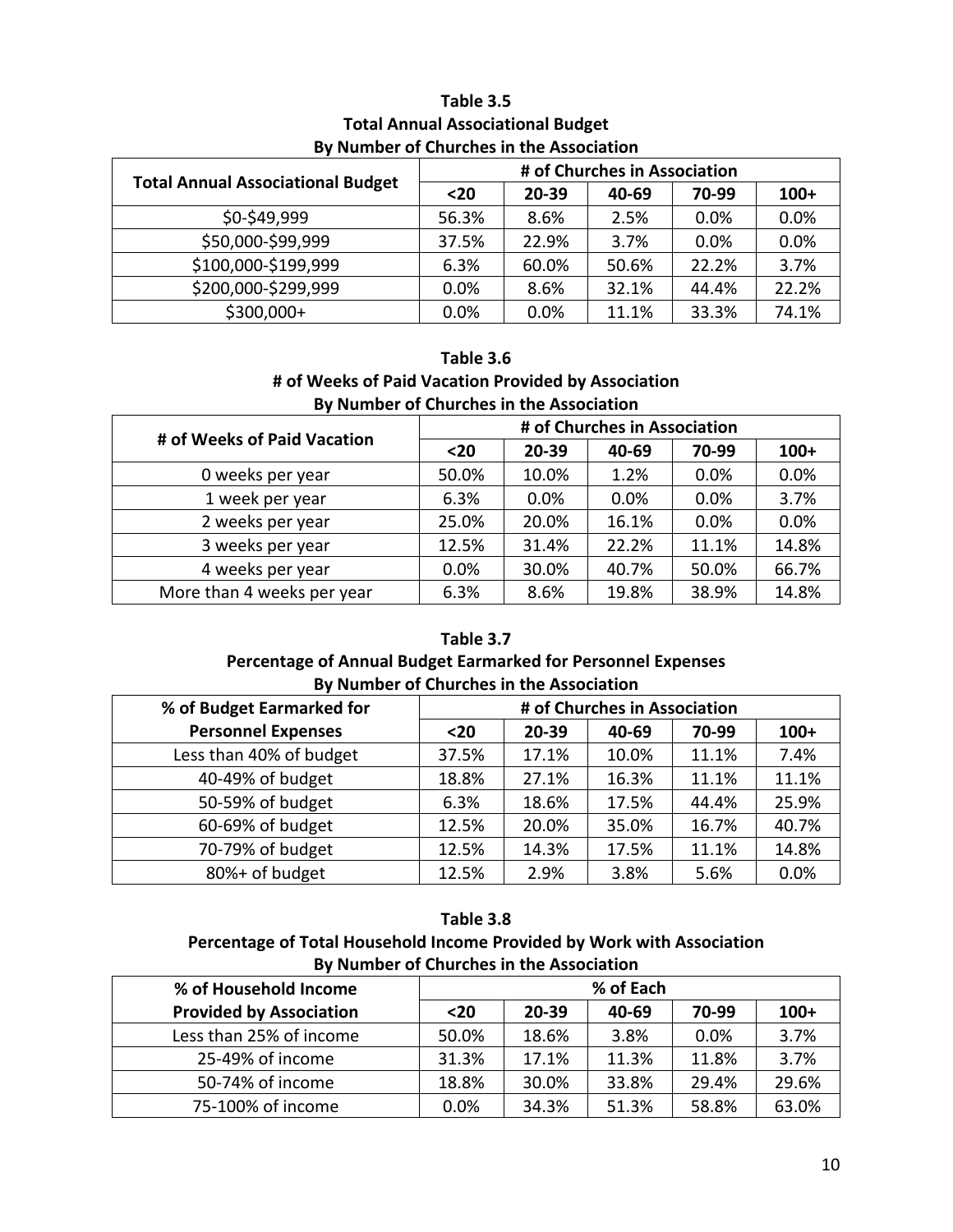|               | <b>Annual Associational Budget</b> |        |          |          |       |
|---------------|------------------------------------|--------|----------|----------|-------|
| # of Churches | $50k$                              | 50-99k | 100-199k | 200-299k | 300k+ |
| Less than 20  | 52.9%                              | 24.0%  | 1.1%     | 0.0%     | 0.0%  |
| $20 - 39$     | 35.3%                              | 64.0%  | 47.2%    | 13.0%    | 0.0%  |
| 40-69         | 11.8%                              | 12.0%  | 46.1%    | 56.5%    | 25.7% |
| 70-99         | 0.0%                               | 0.0%   | 4.5%     | 17.4%    | 17.1% |
| $100+$        | 0.0%                               | 0.0%   | 1.1%     | 13.0%    | 57.1% |

## **Table 3.9 Total Number of Churches By Annual Associational Budget**

**Note:** The percentages do not match those found in Table 3.5 because the grouping variable is not the same. Table 3.5 breaks down the percentages by the Annual Budget categories. Table 3.9 breaks down the percentages by the # of Churches categories. The sample sizes of these categories are not the same, resulting in different percentages. (Each column in both tables adds up to 100%.)

## **Table 3.10 # of Weeks of Paid Vacation Provided by Association By Annual Associational Budget**

| # of Weeks of Paid Vacation | <b>Annual Associational Budget</b> |        |          |          |       |  |  |
|-----------------------------|------------------------------------|--------|----------|----------|-------|--|--|
|                             | $50k$                              | 50-99k | 100-199k | 200-299k | 300k+ |  |  |
| 0 weeks per year            | 41.2%                              | 36.0%  | $0.0\%$  | 0.0%     | 0.0%  |  |  |
| 1 week per year             | 5.9%                               | 0.0%   | 1.1%     | 0.0%     | 0.0%  |  |  |
| 2 weeks per year            | 29.4%                              | 28.0%  | 18.0%    | 6.5%     | 0.0%  |  |  |
| 3 weeks per year            | 17.7%                              | 20.0%  | 30.3%    | 13.0%    | 20.0% |  |  |
| 4 weeks per year            | 0.0%                               | 12.0%  | 34.8%    | 58.7%    | 57.1% |  |  |
| More than 4 weeks per year  | 5.9%                               | 4.0%   | 15.7%    | 21.7%    | 22.9% |  |  |

# **Table 3.11**

## **Percentage of Annual Budget Earmarked for Personnel Expenses By Annual Associational Budget**

| % of Budget Earmarked for | <b>Annual Associational Budget</b> |         |          |          |       |
|---------------------------|------------------------------------|---------|----------|----------|-------|
| <b>Personnel Expenses</b> | $50k$                              | 50-99k  | 100-199k | 200-299k | 300k+ |
| Less than 40% of budget   | 41.2%                              | 36.0%   | 11.4%    | 4.4%     | 5.7%  |
| 40-49% of budget          | 23.5%                              | 24.0%   | 18.2%    | 19.6%    | 14.3% |
| 50-59% of budget          | 0.0%                               | 12.0%   | 19.3%    | 26.1%    | 31.4% |
| 60-69% of budget          | 11.8%                              | 16.0%   | 28.4%    | 30.4%    | 37.1% |
| 70-79% of budget          | 11.8%                              | 12.0%   | 18.2%    | 15.2%    | 11.4% |
| 80%+ of budget            | 11.8%                              | $0.0\%$ | 4.6%     | 4.4%     | 0.0%  |